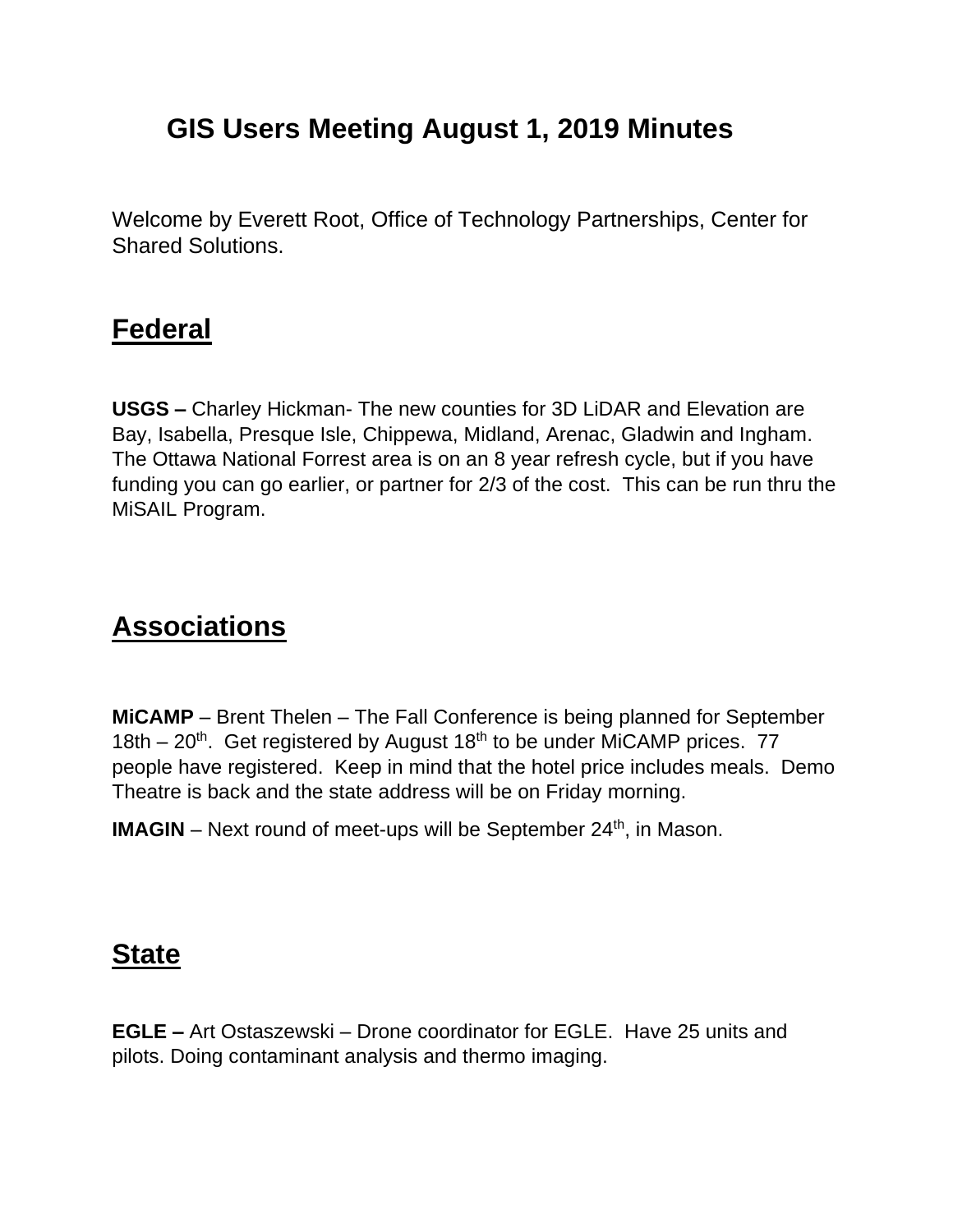**DNR –** Jessica Orlando – Parks and Recreation Division is moving to a Portal system. Learning how to transition staff to ArcPRO and from using mxd's to PRO and Portal. Want to have less static maps on the site and more interactive/Story Maps available. Trying to get better GIS deliverables with georeferenced data.

**MDOT–** Frank Boston – Trying to purchase a UAV. Doing UAV flights using Southwest for bridge inspections. Playing with the control to determine the best accuracies with LiDAR and UAV's.

**MDOT–** Lisa Martin – MDOT Survey Section – Doing culvert collections. Partnering with Aeronautics to do Obstruction Surveys. The are collecting the ground control points. New student assistant Joe is working on culvert qa/qc and overseeing consultant culvert collection.

**MDOT–** Zach Tecson – Aeronautics- Integrating GIS into workflows. Flying Romeo airport next week with drones as a pilot project. Using Esri Drone to Map.

**MDOT–** Matt Fitch – MDOT ROW – Working with Kevin McKnight's group to get ROW maps into GIS format, by digitizing and geo-referencing starting with Allegan County. Trying to get a workflow process to get the survey grade data into ArcGIS. Need to go from Microstation to ArcGIS, back to Microstation.

**MDOT–** Sarahjoy Thompson – MDOT Metro Region has a new GIS unit and collaborative area used for training. Put up a new Transportation Project Data Viewer thru ArcGIS online. New PR Finder application is out. The PR field is a 7 digit text string and will also add Lat/Longs. View Works for TAMS vs Collector won a SAG award at the Esri User Conference. November 5<sup>th</sup> is GIS Day in Constitution Hall. Working on ArcGIS online. Domains can be re-arranged easily and they can be generated on the fly. Functionality is good in ArcGIS online.

**MSP –** Walter Chomentowski – Working on Dashboards and mobile applications using Collector and Survey 123.

**CSS –** Everett Root – Working on MGF upgrade. Loading parcels and address points into ArcGIS Server. Moving data into ArcGIS Portal. In the fall new data should be able to be loaded directly. 2019 Imagery flight has some leaf on issues. 2020 LiDAR flights in southeast Michigan, Thumb, Clare and Isabella. Testified in court case for EGLE concerning a road thru a wetland in the U.P. on imagery dates. Save all reports and originals as data may have to be defended in court cases. Current case law is that metadata is accepted.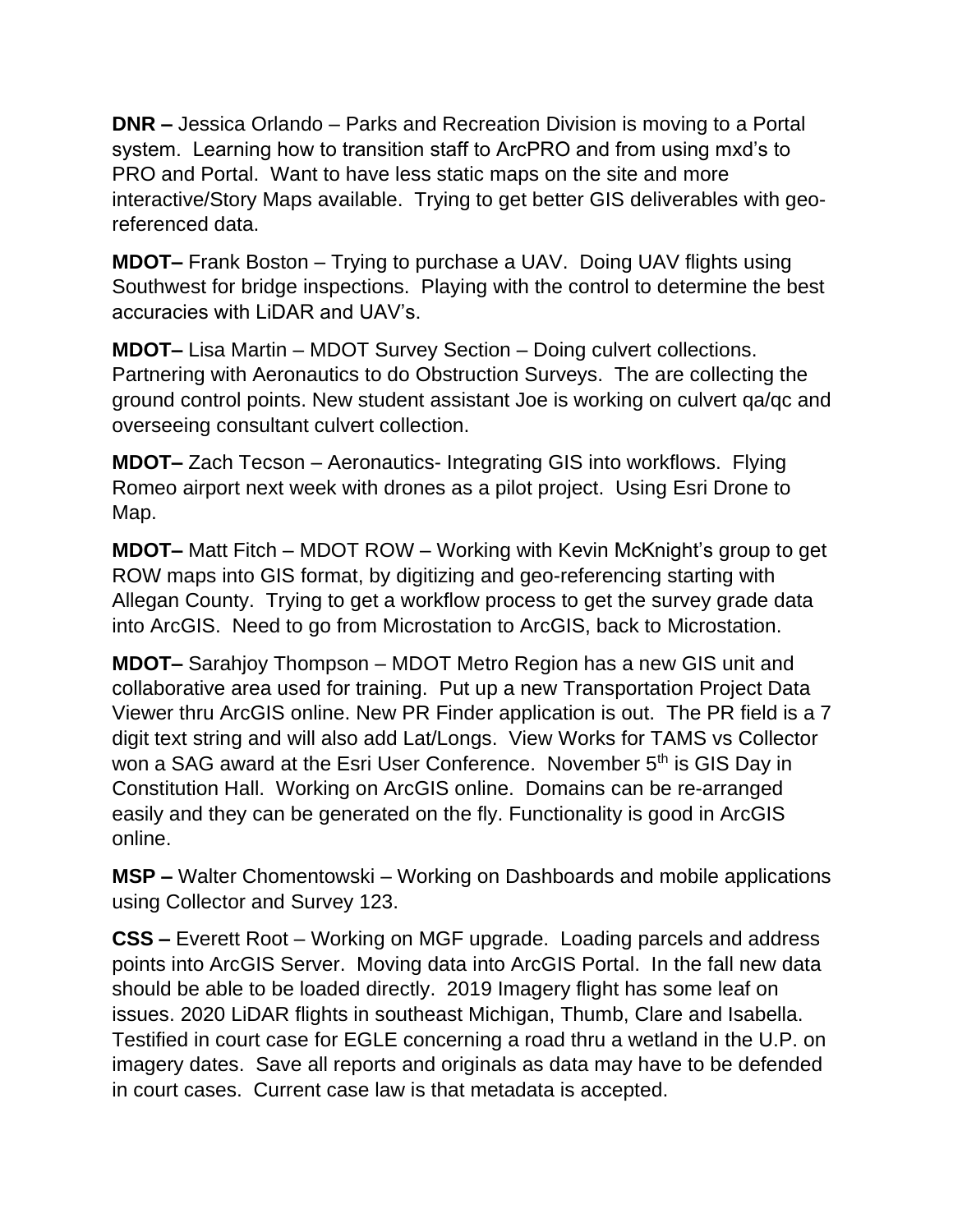**CSS –** Ulrika Zay – Assisting with Imagery for Parcels exchange meetings with Everett.

## **Regional**

Bill Schlatter – SEMCOG- Doing underground structure mapping for the region using ArcGIS Hub. The sidewalk and centerline project is being checked and will be finished soon

Joan Gibson – WMRPC – Finishing up with PASER. Currently processing data. Bringing Barry County into the region.

## **Local**

Paul McCord – Wayne County – 1 ½ year lapse in GIS in Wayne County. ESRI ArcGIS Enterprise is being set up. Hoping to improve online presence. Working on a park finder application. Want to put together an online portal for public use.

Sam Quon – City of Lansing – Meeting with Ingham County to do some collaboration, comparing Esri Insight to Analytics that the city is currently using. Moving to ArcPro. Will be going thru migration of City Works software upgrade in early September. Working on load balancing environment.

Andy Skelton – City of Lansing – Working on City Works software upgrade. Moving online maps to centralized portal. Working with Parks and Recreation Department on a River Trail inventory. Developing Dashboards for Maintenance Division, priority will be a Snowplowing Dashboard.

Anthony Kowalchick – Shelby Township – Converting systems including Emergency Management/Dispatch from CAD to GIS.

Trevor Floyd – St. Clair County – Using Map and Dashboards to show flooding areas with pictures in Algonac Area. Using QL2 LiDAR, Pro and 3D Analyst for the Dashboard Applications. Working with Surveyors to create a Remonumentation Plan. Eliminated points will be an issue. There is interest from the Clerk to realign voter precincts with school district boundaries.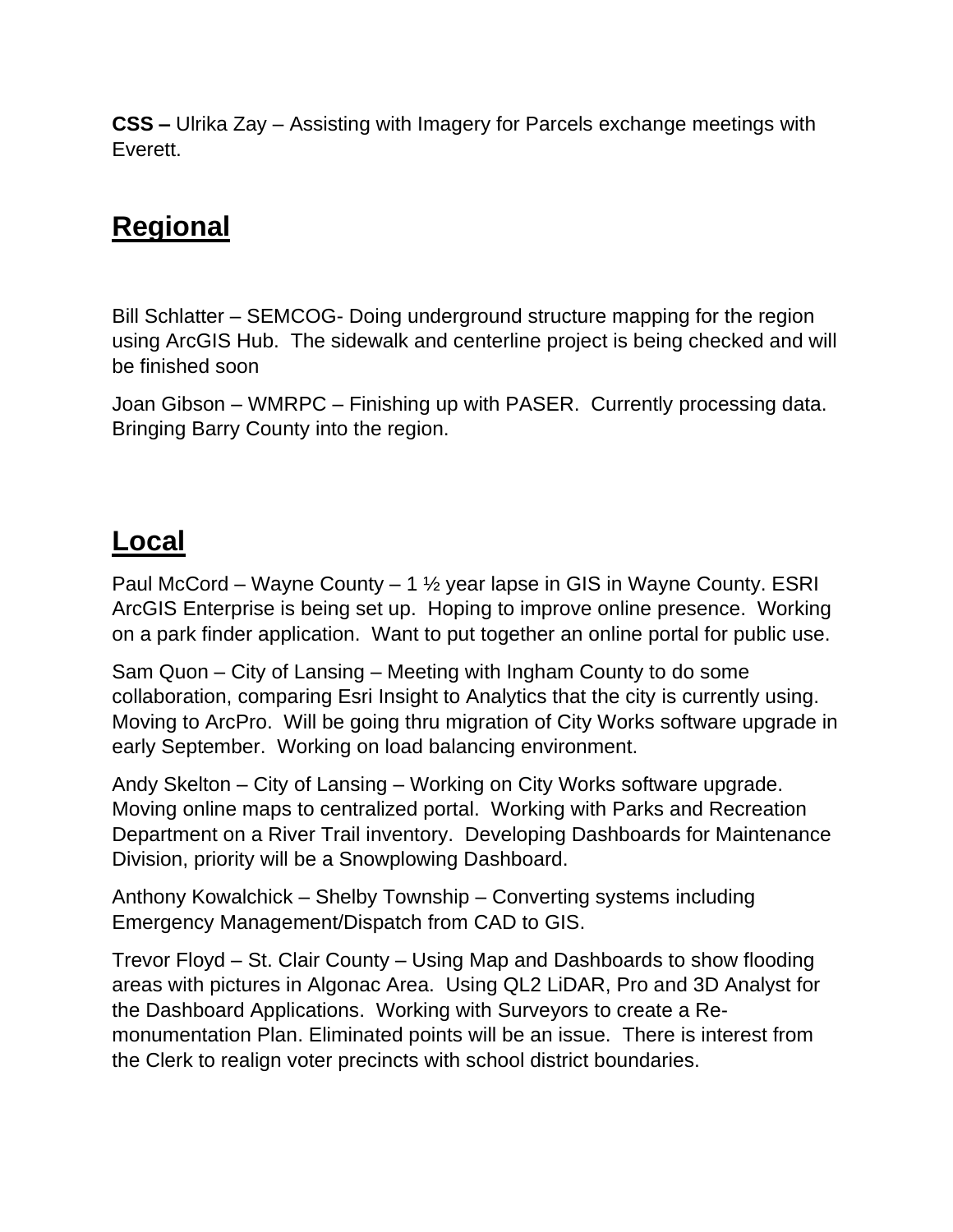Nathan Fazer - Midland County – Went to Esri Conference, got lots of information. Old Collector application could enable tracking, new Collector application has more functionality, but it comes at a cost. Doing an Enterprise 2 day deployment with Esri. ArcGIS online and Pro have some things that are not working.

Brent Thelen – Calhoun County – GeoEvent Snowplow tracker is set up. It gives lat/long locations and shows roads that have been plowed. Elections results mapping being done thru automated software from Esri. Trying to use GeoEvent and purchase Network Analyst. Will wait to upgrade to 10.7 until after elections.

Christian Carroll – DeWitt Township – Working on programs for Police and Fire Departments. Working on Planning.

#### **Other**

.

.

Peipei Lin and Nicholas – Spicer – Testing new functions of ArcGIS 10.7 between Portal and ArcGIS Online. Doing LiDAR scanning for storm damage and working on SAW Grants.

Claire Peterson – MISIN – Using Java Script to integrate EGLE highwater data with MISIN data to create maps. Bug report in for ArcGIS Pro, can't order domains in alphabetical order, it orders them by code.

Amanda Tickner – MSU Library – Open drop in hours for Esri Tutorials. Helping with Story Map Applications, but Esri retired some older applications, but for now you can still access them. Story Map environment is shifting to Webpage or Blog format. You need to get on a list to subscribe to updates.

Kasey Wilson – MSU Library –Putting Census data into GIS for downriver district.

Laura Lake – LJB Inc. – Engineering Projects for utility management using georeferencing and Collector. Doing centerline studies. Learning to use LiDAR.

Jim Miller – Hubble Roth and Clark – Doing consultant work for SEMCOG underground structures project. Looking for existing data or developing data.